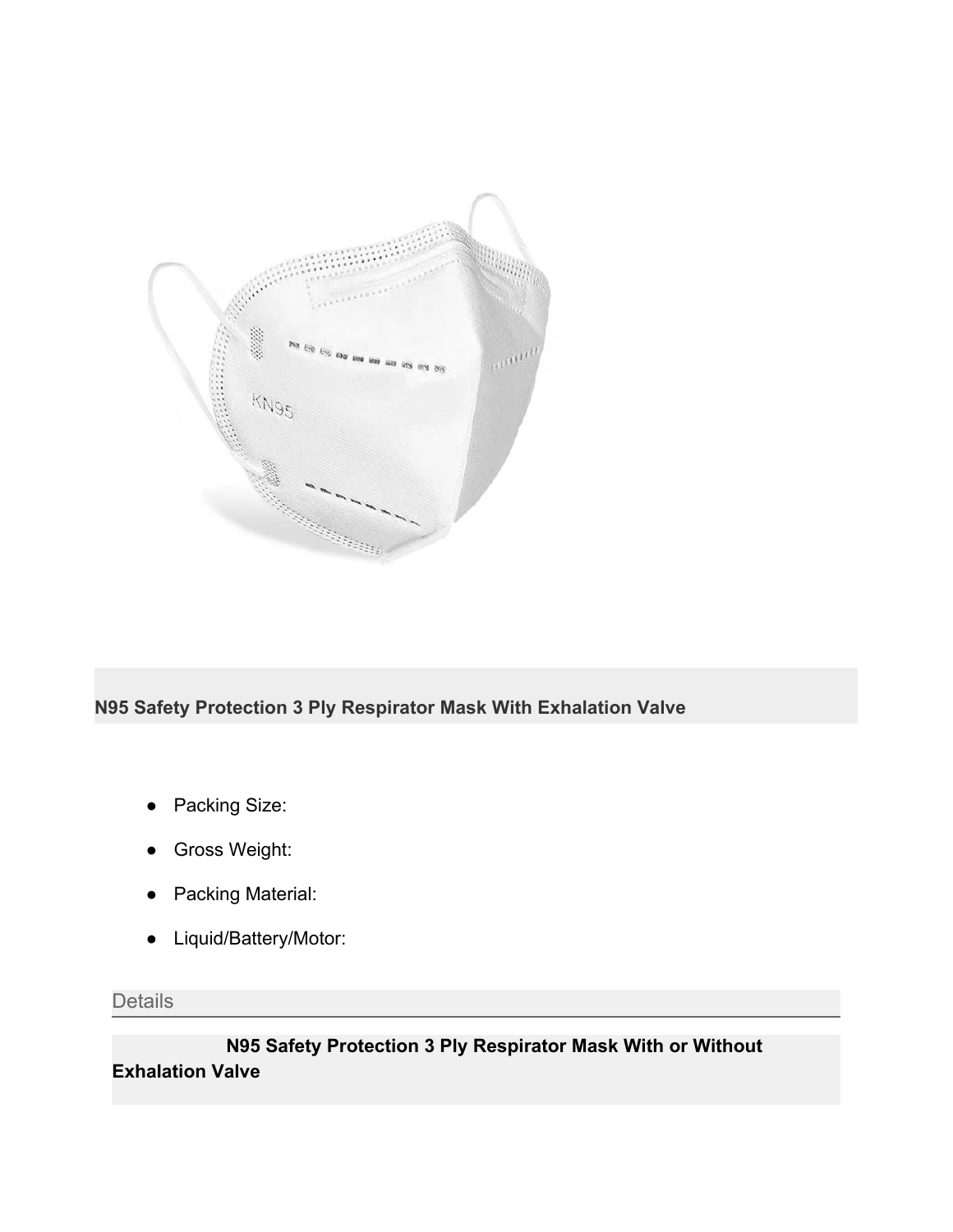## **Parameters:**

| Place of Origin | China                                   |
|-----------------|-----------------------------------------|
| Standard        | N95                                     |
| Material        | Non Woven, Needle Punched Cotton        |
| Available Color | White, Black                            |
| Feature         | Comfortable Fit                         |
| Application     | <b>Public Place/Personal Protective</b> |
| <b>Brand</b>    | Customized                              |

## **Product description:**

| Item Name   | Personal Protection N95 Mask                                                                                                               |
|-------------|--------------------------------------------------------------------------------------------------------------------------------------------|
| Material    | Non woven fabric+Melt Blown Filter+Non woven fabric                                                                                        |
| Shape       | Molded Cup/ Cone                                                                                                                           |
| Function    | Dust-proof/Protection virus/Protection from dust, fog, smoke, mist, PM2.5, odor<br>and smell etc.                                          |
| Package     | 50pieces/carton without valve ; 25 pieces/carton with valve                                                                                |
| Carton Size | 14x13x 27 cm                                                                                                                               |
| G.W/N.W     | 400g/500g                                                                                                                                  |
| Layer       | 5                                                                                                                                          |
| Usage       | Protection from odor and particles such as those from painting, grinding, sanding,<br>sweeping, sawing, bagging, or other dusty operations |
|             |                                                                                                                                            |